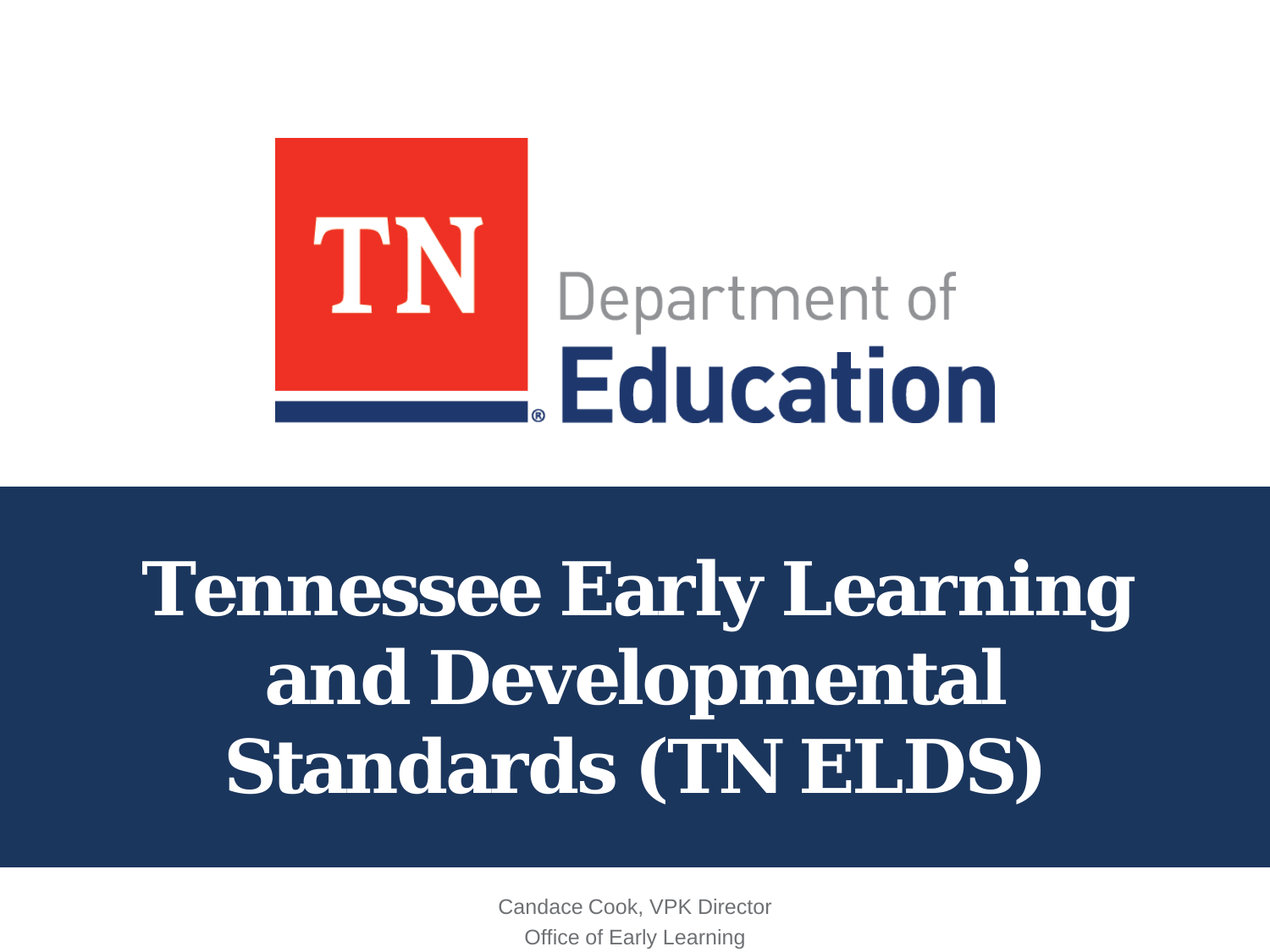# **Last Revision of TN ELDS**

- August 2012
- Key research and resources used:
	- Tennessee Early Learning Developmental Standards (2004)
	- Early learning standards from states nationally recognized for their standards
	- Head Start Child Development and Early Learning Framework (2011)
	- National Association for the Education of Young Children (NAEYC)

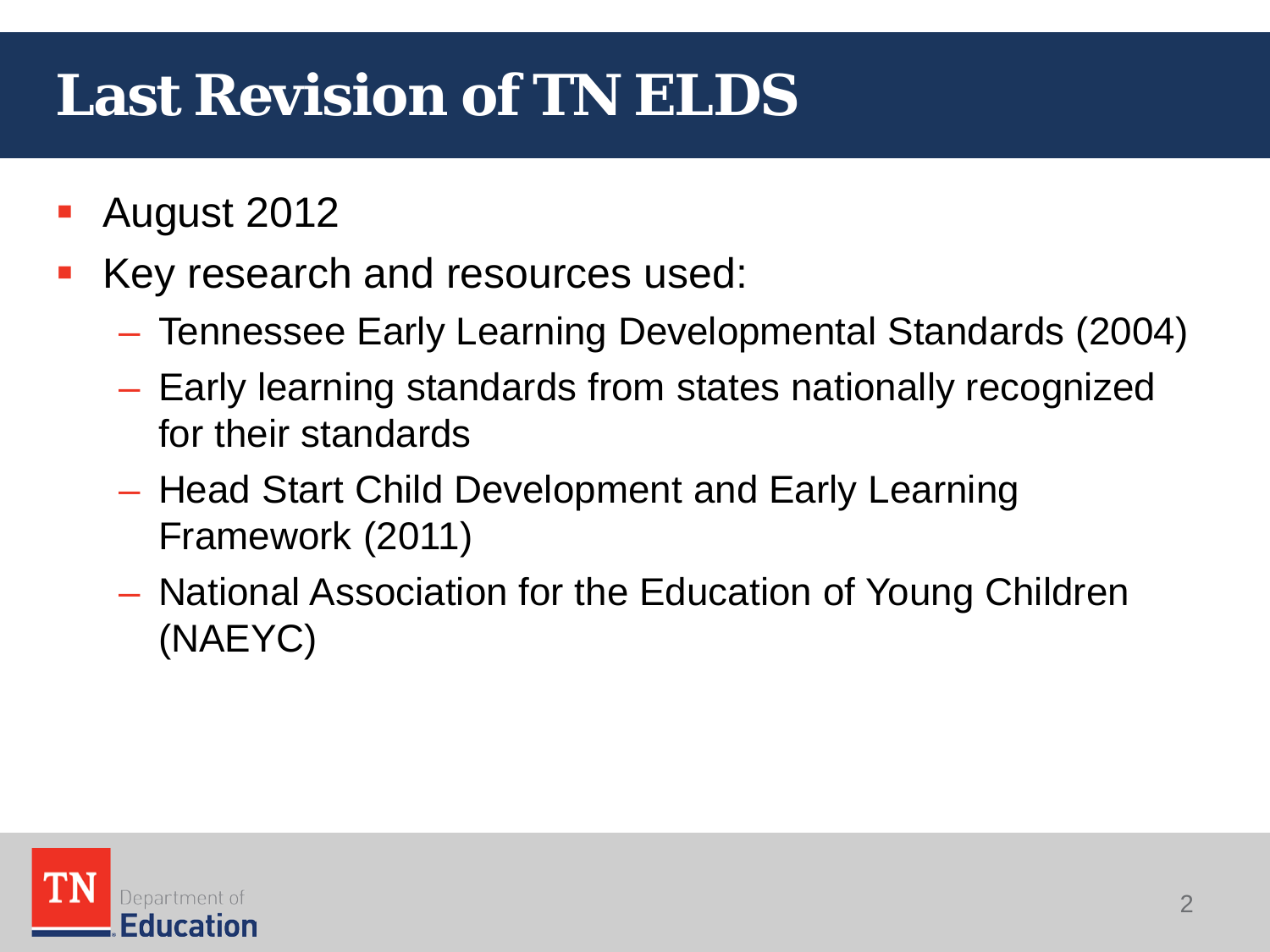# **Intent of TN ELDS**

- A resource for guiding the design, selection, and implementation of a high quality curriculum
- A guide for planning meaningful experiences and instructional activities which enable children to meet the standards
- A guide for selecting assessment tools appropriate for children with differing abilities and challenges
- A framework of developmental milestones for all children regardless of language, background, or diverse needs
- A framework of learning expectations to develop and nurture the relationship between early learning and K-12 so all schools are ready for children and children are ready for school
- A focus for discussions regarding the education of young children by educators, policy makers, families, and community members
- A template for planning professional development opportunities

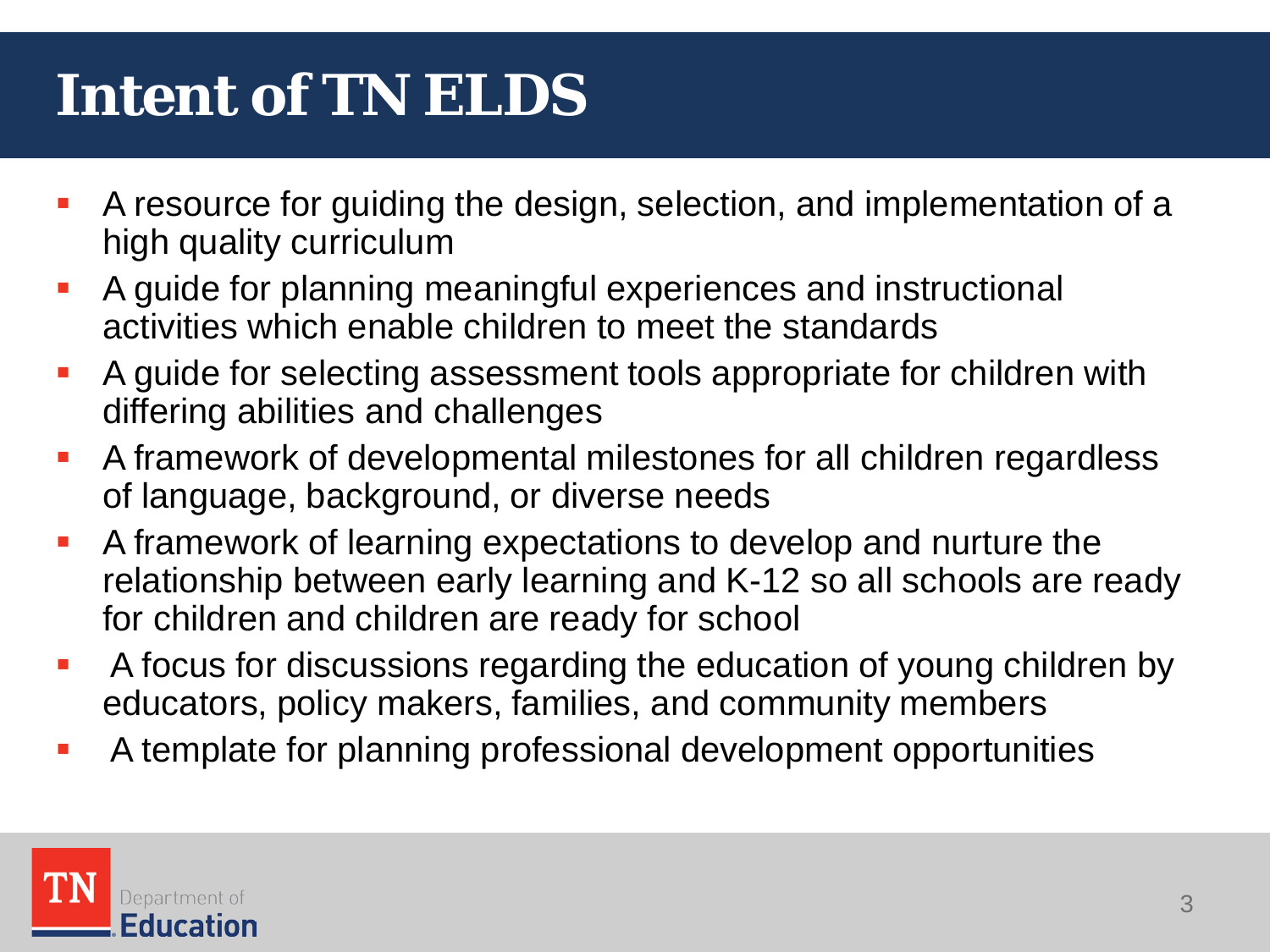# **TN ELDS are** *NOT*

- Intended to be used as a checklist, but can inform the development or selection of screening
- Intended to be used as an assessment tool
- $\blacksquare$  Intended to be used as a curriculum
- Meant to exclude children from kindergarten
- Meant to stifle the creativity of teachers, caregivers, or parents
- Intended to mandate specific teaching practices and/or materials

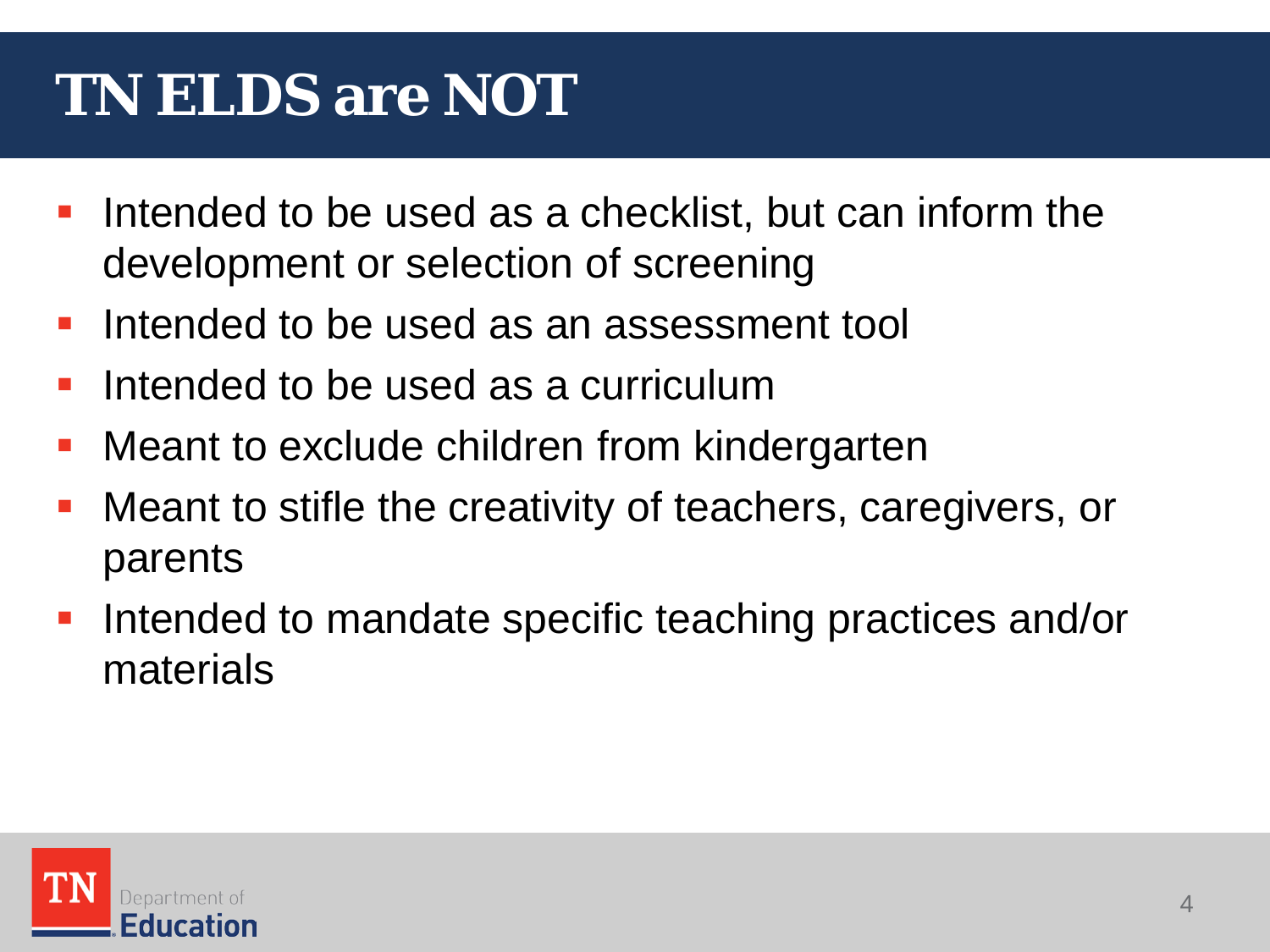# **TN ELDS and Instruction**

- The TN ELDS and K-12 Standards inform *what* students need to know and learn.
- **The instructional strategies based in developmental** science inform *how* students will learn and grow toward the standards.
- **The instructional structures inform** *where* the learning will occur.

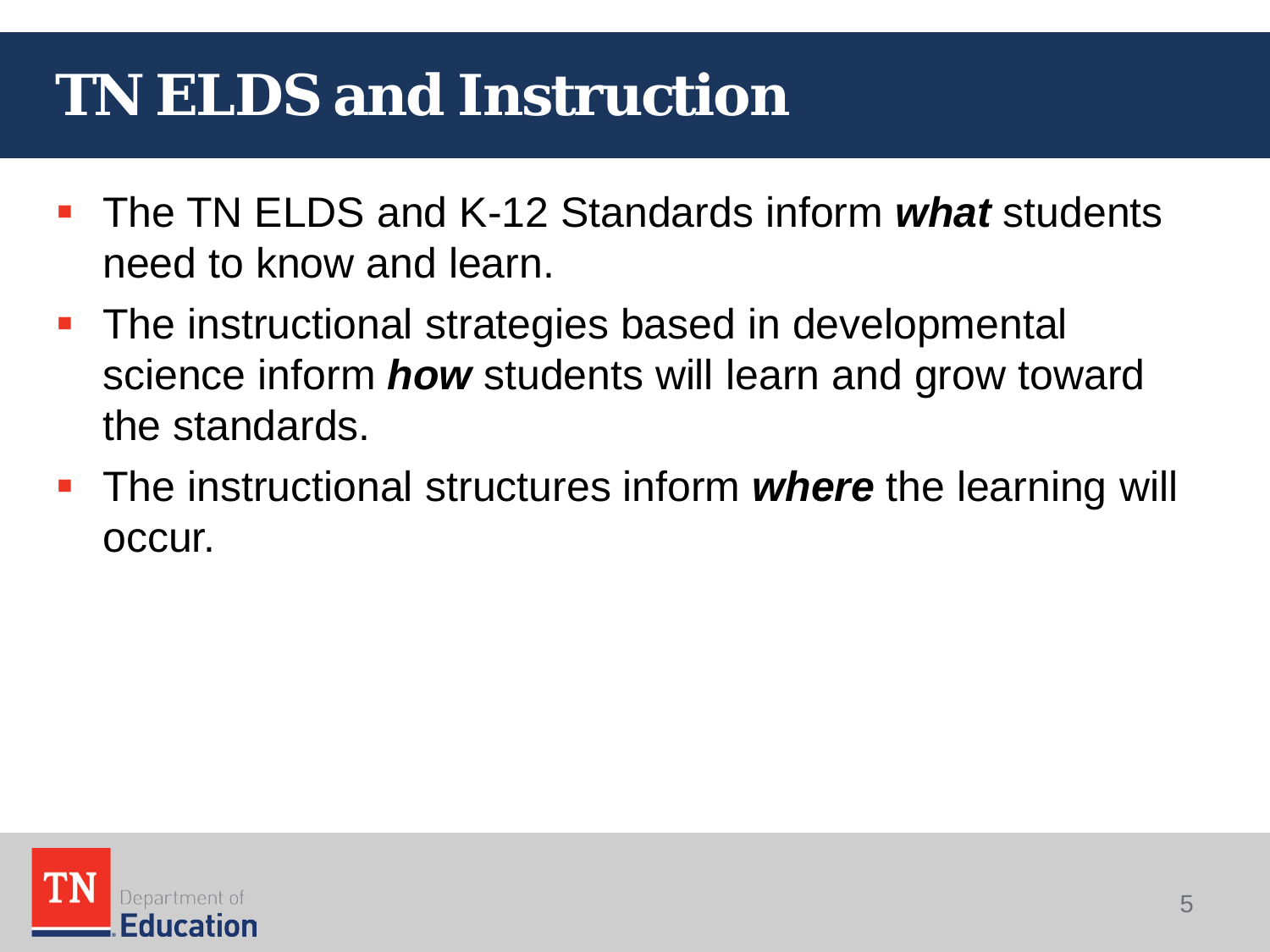# **Teaching & Learning Relationships**



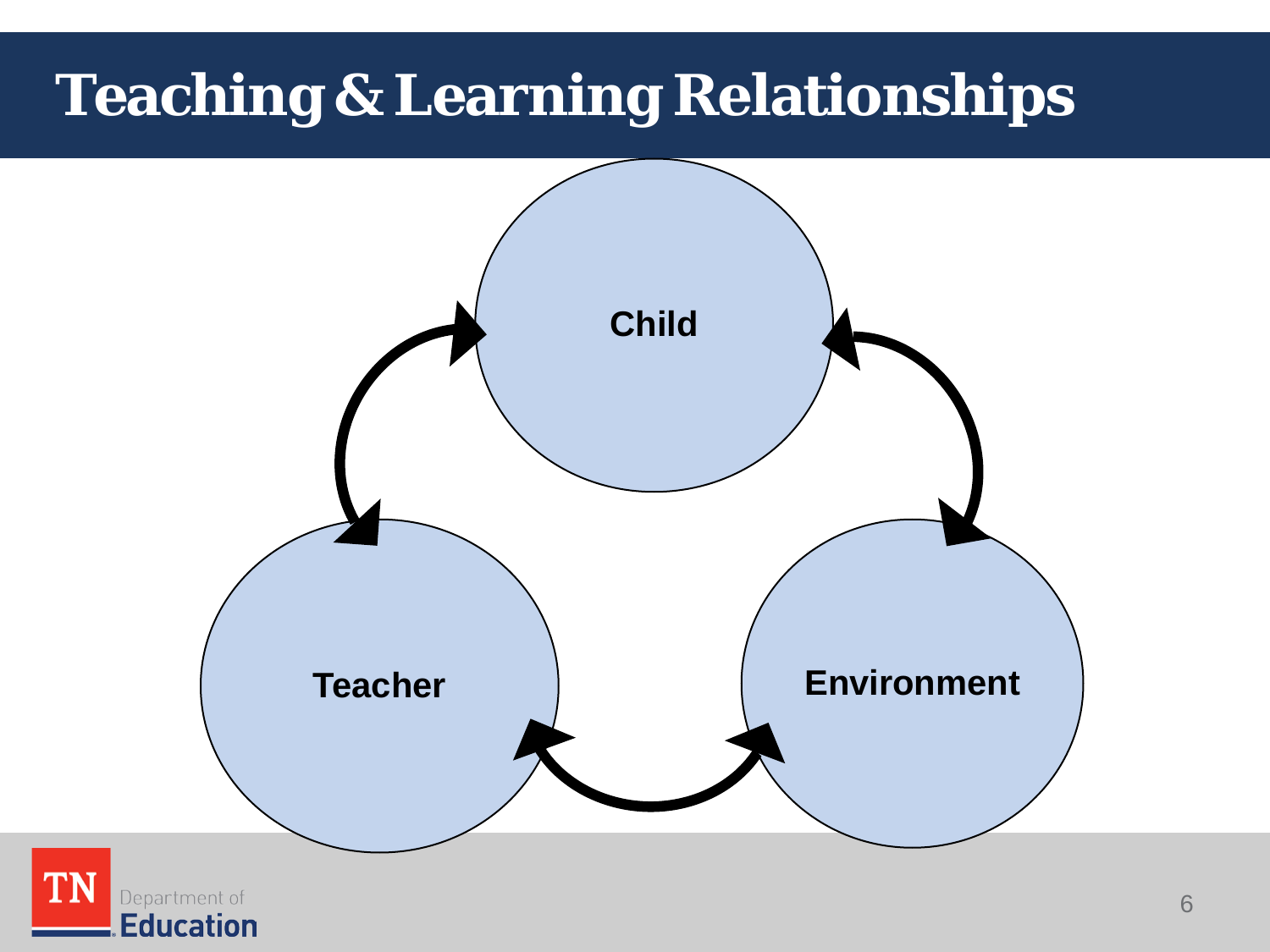#### **Developmental Domains**

- **-** Approaches to Learning
- **Social and Personal Competencies**
- Math
- English Language Arts (ELA)
- **Science**
- **Social Studies**
- Creative Arts

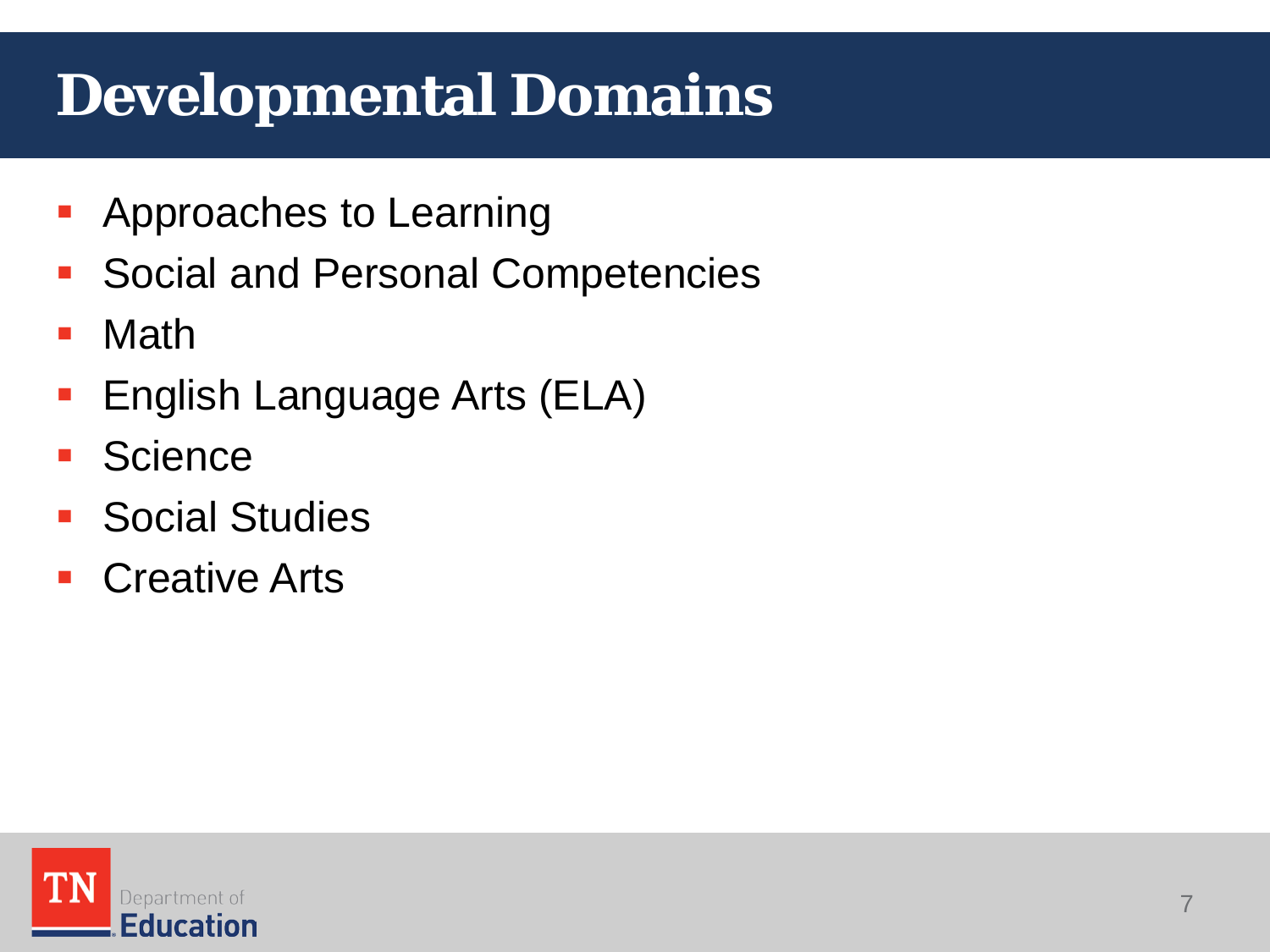# **Kindergarten Readiness**

- Domains measured by Kindergarten Entry Inventory
	- Approaches to Learning Self Regulation
	- Social Emotional Development
	- Language and Literacy Development
	- Cognition: Math
	- Physical Development

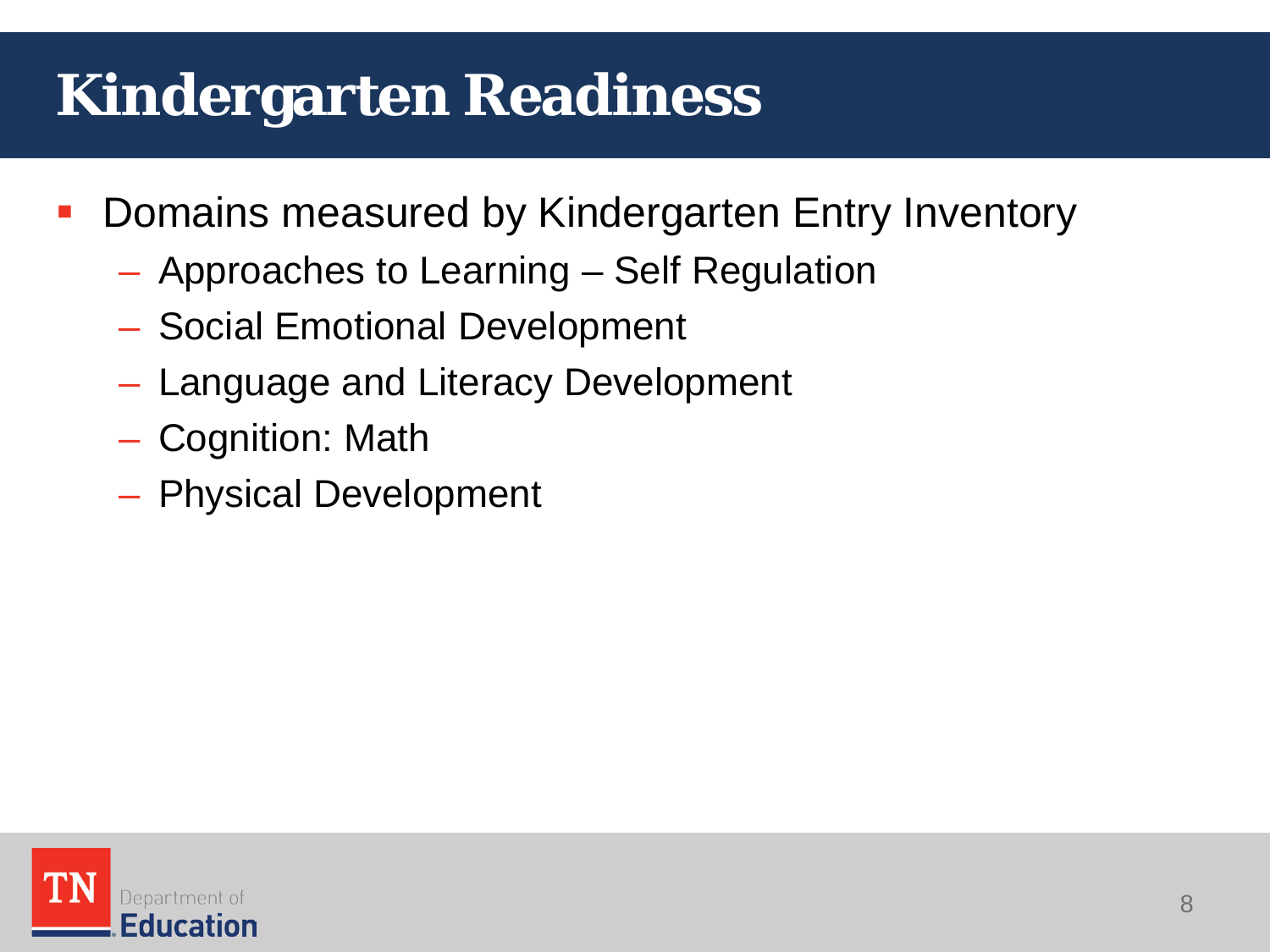# **Purpose for Changes**

- Continued alignment between TN ELDS and K-12 standards
	- Integrity of content was not changed
		- Well-researched
		- Aligned to Head Start and other states
		- Teams of experts
	- Realignment only
		- Changes in coding
		- Shifts in language
		- **Clarity provided**

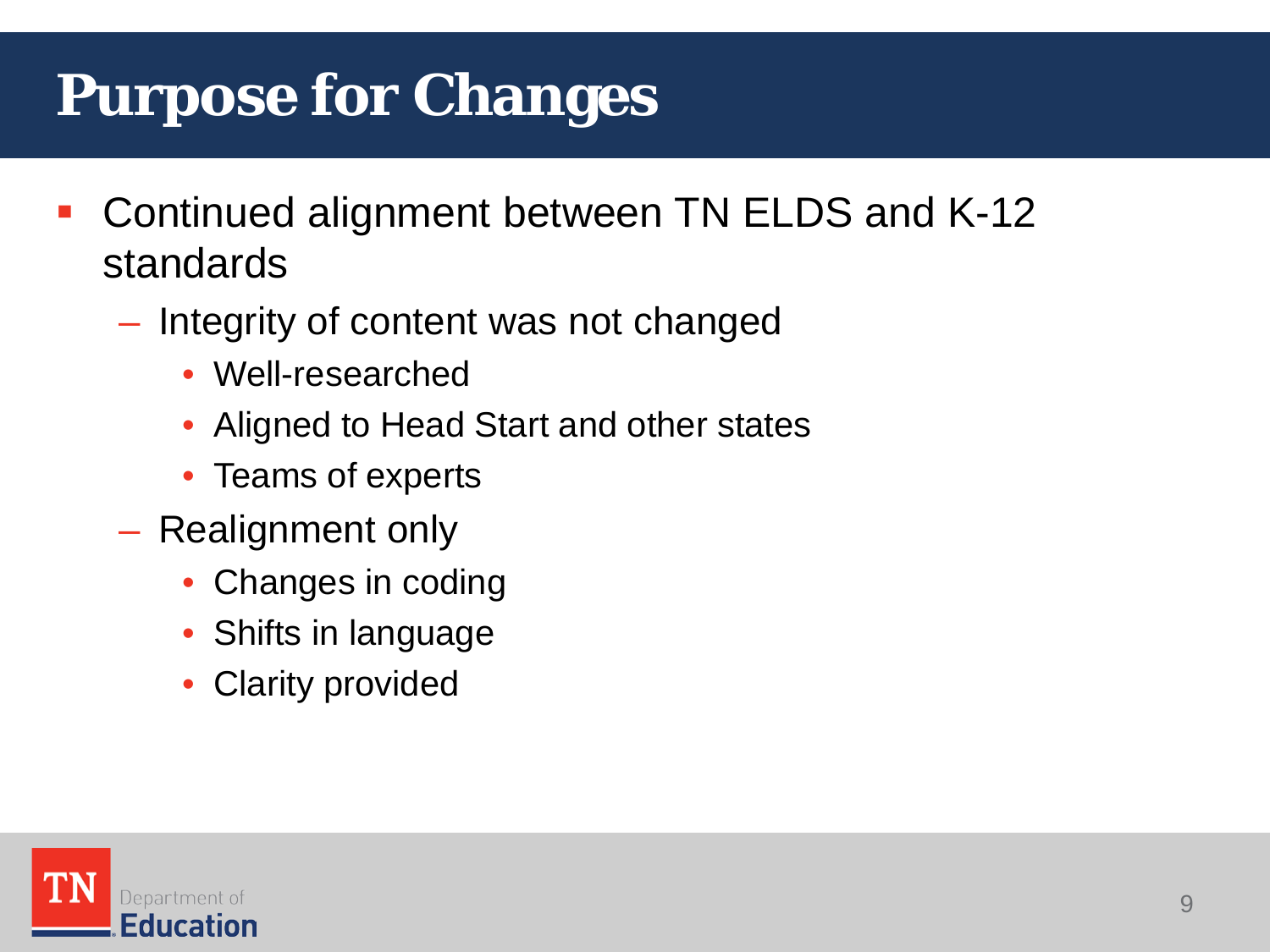# **Methods**

- Because this was a realignment and not a revision, approach was less intensive than 2012.
	- OEL staff realigned standards to match K-12 structure and language.
	- TN ELDS were posted for public comment
	- TN ELDS were presented at roundtable meetings in all three Grand Divisions.
		- Classroom teachers
		- Voluntary Pre-K (VPK) directors
		- Head Start content experts
		- University experts
		- TDOE content experts

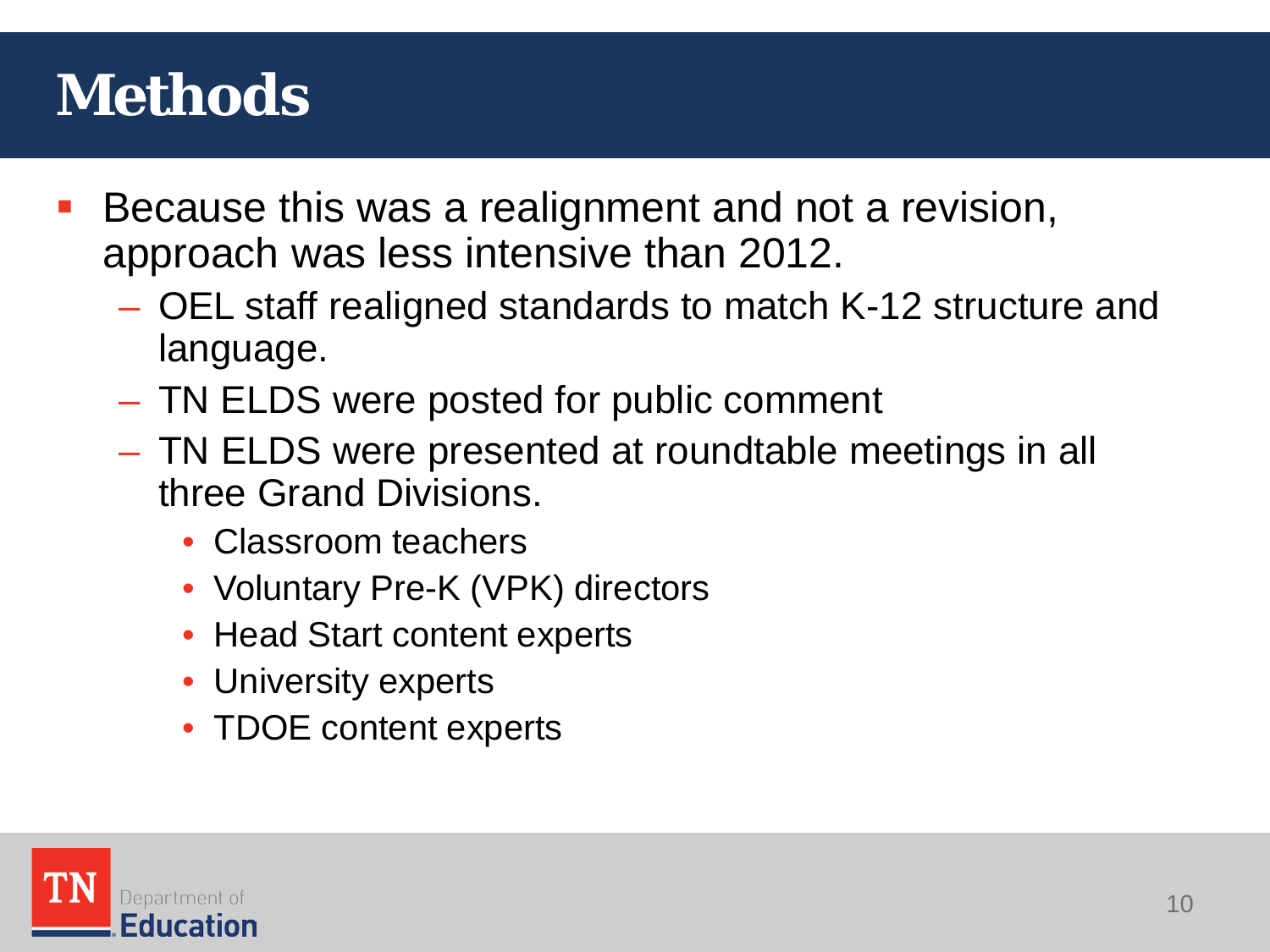# **What Changed**

- A few standards were added:
	- Math standard regarding money
	- Social Studies geography standards
- A few standards were deleted:
	- ELA some standards were duplicative and deleted when realigned
	- ELA content around using technology to write was deleted

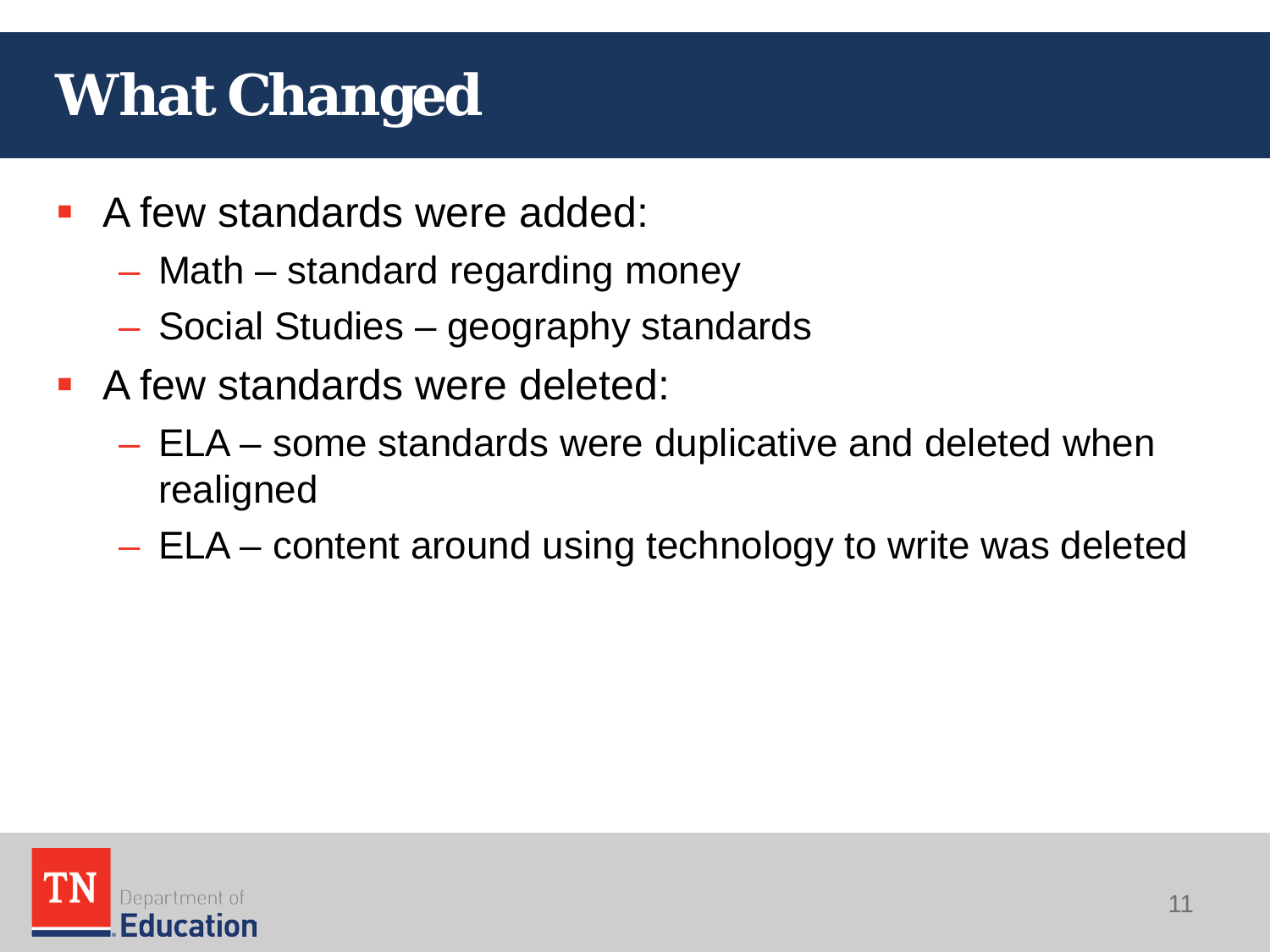# **What Changed (cont.)**

- Language changed for consistency
	- Within document
	- K-12 alignment
- Coding of standards
	- Aligned with K-12 standards
- **Standards broken apart** 
	- Some standards had multiple "verbs" or multiple skills embedded.

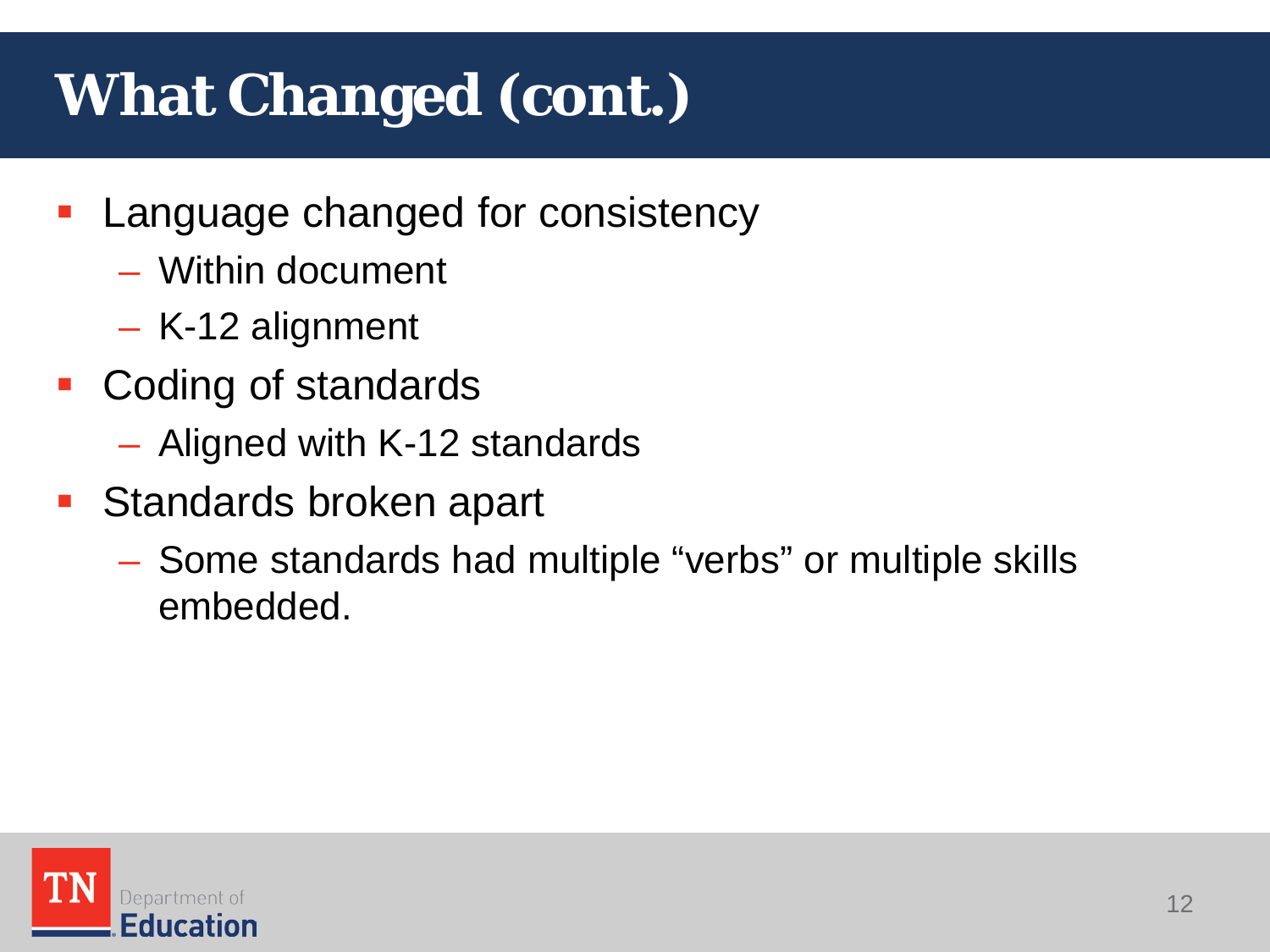# **Additional Guidance**

- All guidance from 2012 revisions
- **Research used to inform Kindergarten Entry Inventory** (NAEYC)
- **Research used to inform Read to Be Ready**

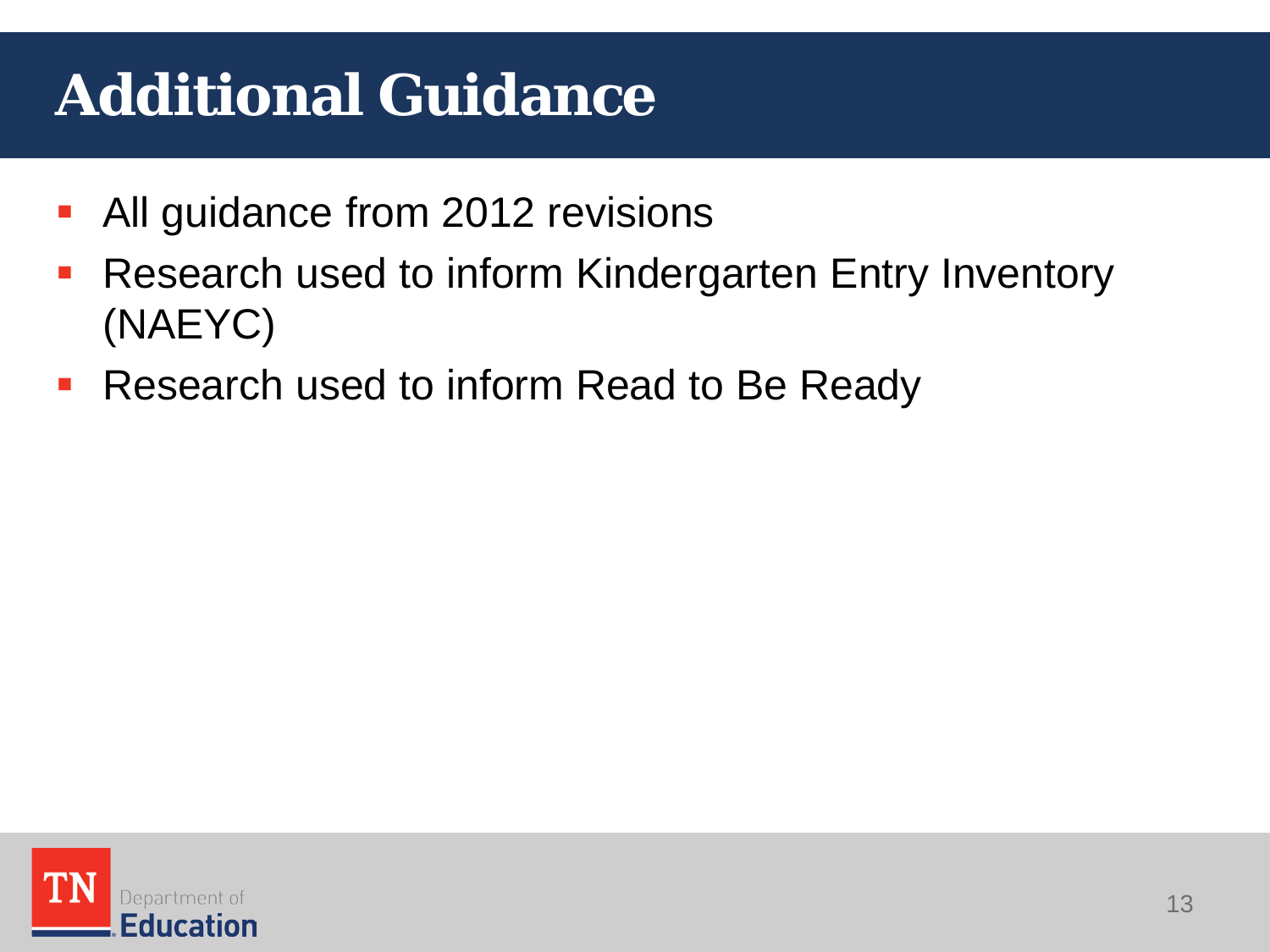# **Example of Coding**

#### **2012 Version 2017 Changes**

| Reading Informational. Pre-K. Standard 1<br><b>RI.PK.1</b> | Pre-K. Reading Informational. Key Ideas<br>and Details. Standard 1<br><b>PK.RI.KID.1</b> |
|------------------------------------------------------------|------------------------------------------------------------------------------------------|
|                                                            |                                                                                          |
| Pre-K. Counting and Cardinality. Standard 1                | Pre-K. Counting and Cardinality. Cluster A.<br><b>Standard 1</b>                         |
| <b>PK.CC.1</b>                                             | <b>PK.CC.A.1</b>                                                                         |
| Approaches to Learning. Pre-K. Standard 1                  | Pre-K. Approaches to Learning. Standard 1                                                |
| <b>AL.PK.1</b>                                             | <b>PK.AL.1</b>                                                                           |

- **Standard coding is uniform** 
	- Grade
	- Content
	- Standard number

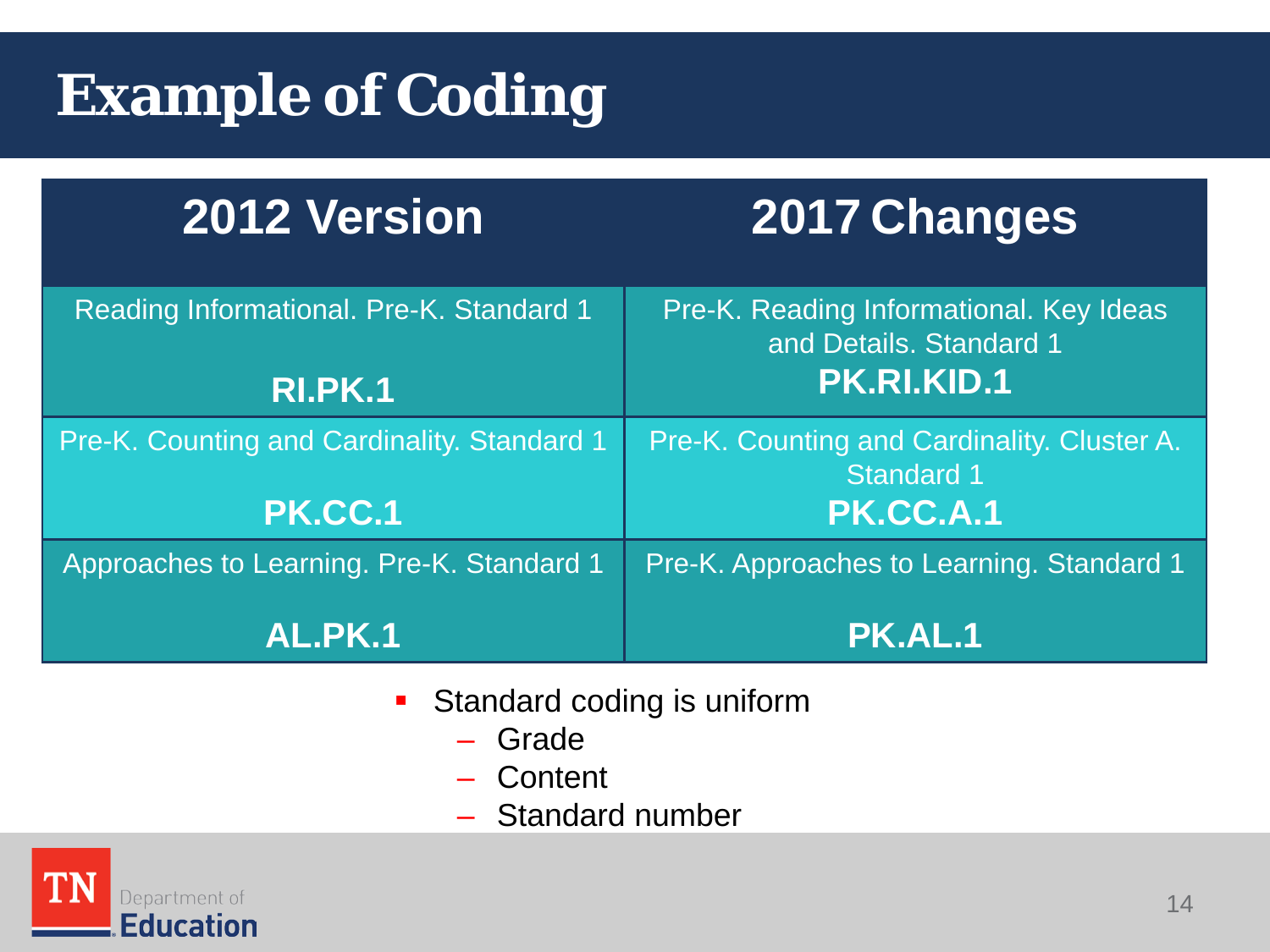# **Example of Restructured Standard**

| <b>2012 Version</b>                                                                                                                                                                                                                           | <b>2017 Changes</b>                                                                                                                                                                                                                                                                                                                                                                                                                                                                                                                                                                        |
|-----------------------------------------------------------------------------------------------------------------------------------------------------------------------------------------------------------------------------------------------|--------------------------------------------------------------------------------------------------------------------------------------------------------------------------------------------------------------------------------------------------------------------------------------------------------------------------------------------------------------------------------------------------------------------------------------------------------------------------------------------------------------------------------------------------------------------------------------------|
| PK.CC.5. With guidance and support count to<br>answer "how many?" questions about as many as<br>10 things arranged in a line or as many as 5 things<br>in a scattered configuration; given a number from<br>1-10, count out that many objects | PK.CC.B.5 Understand that a number represents a<br>corresponding quantity.<br>a. Subitize quantities up to 5 (the<br>ability to look at a quantity and say<br>the quantity [1-5] quickly, just by<br>looking).<br>b. Given a number from 1-10, count<br>out that many objects.<br>c. With guidance and support, count<br>to answer "how many?" questions<br>about as many as 10 things<br>arranged in a line, a rectangular<br>array, or a circle.<br>d. With guidance and support, count<br>to answer "How many?" questions<br>about as many as 5 things in a<br>scattered configuration. |

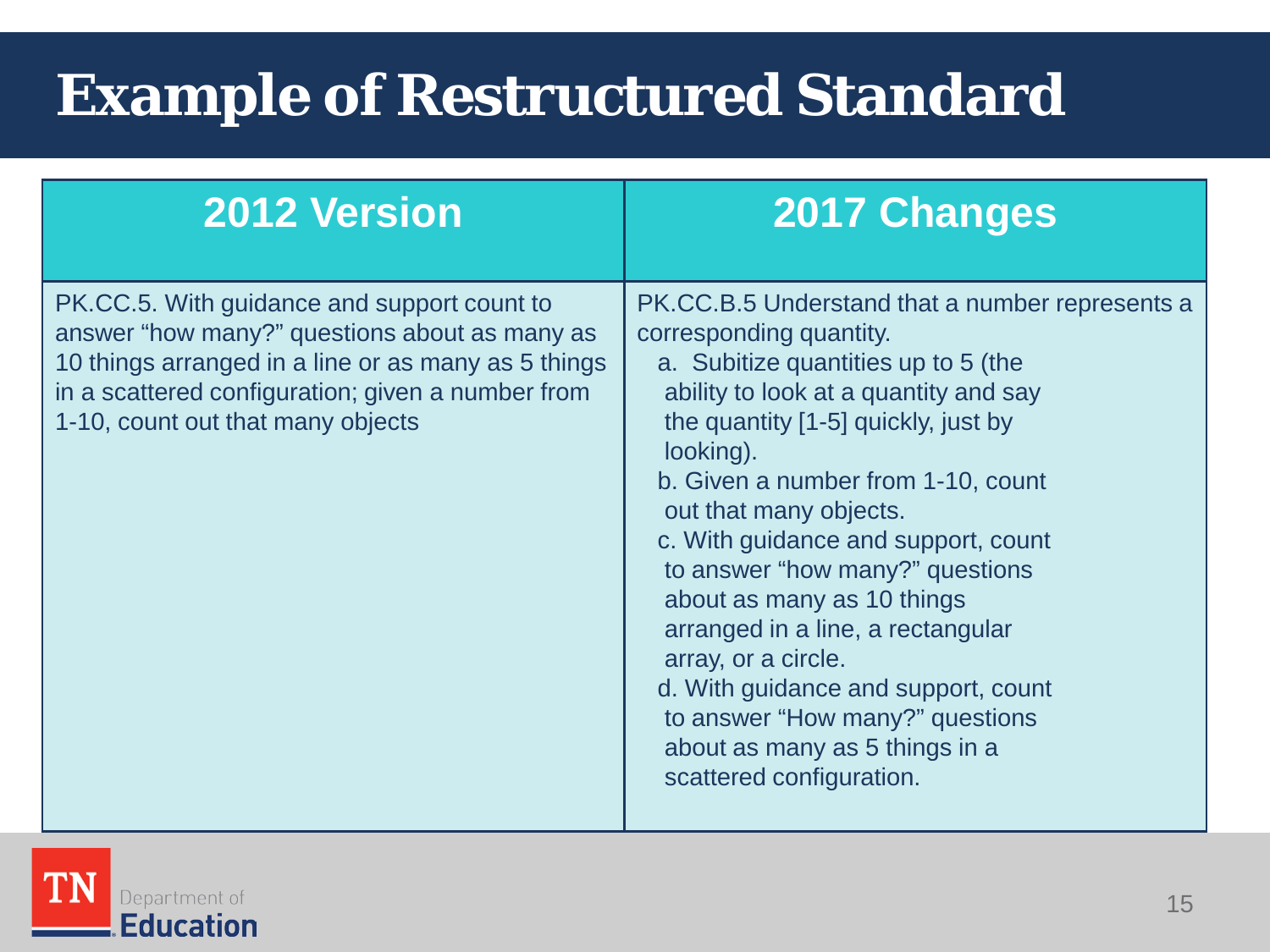# **Example of Feedback**

- Recommendations from roundtables:
	- RF.PK.1d. Recognize frequently occurring uppercase letters and some of the most frequently occurring lowercase letters
		- Change "frequently" to "familiar" to eliminate requests for "lists of letters."
		- Develop guidance document regarding what familiar means.
	- Subitize quantities up to 5 (the ability to look at a quantity and say the quantity [1-5] quickly, just by looking)."
		- Move from Cluster "A" to Cluster "B" of counting and cardinality.

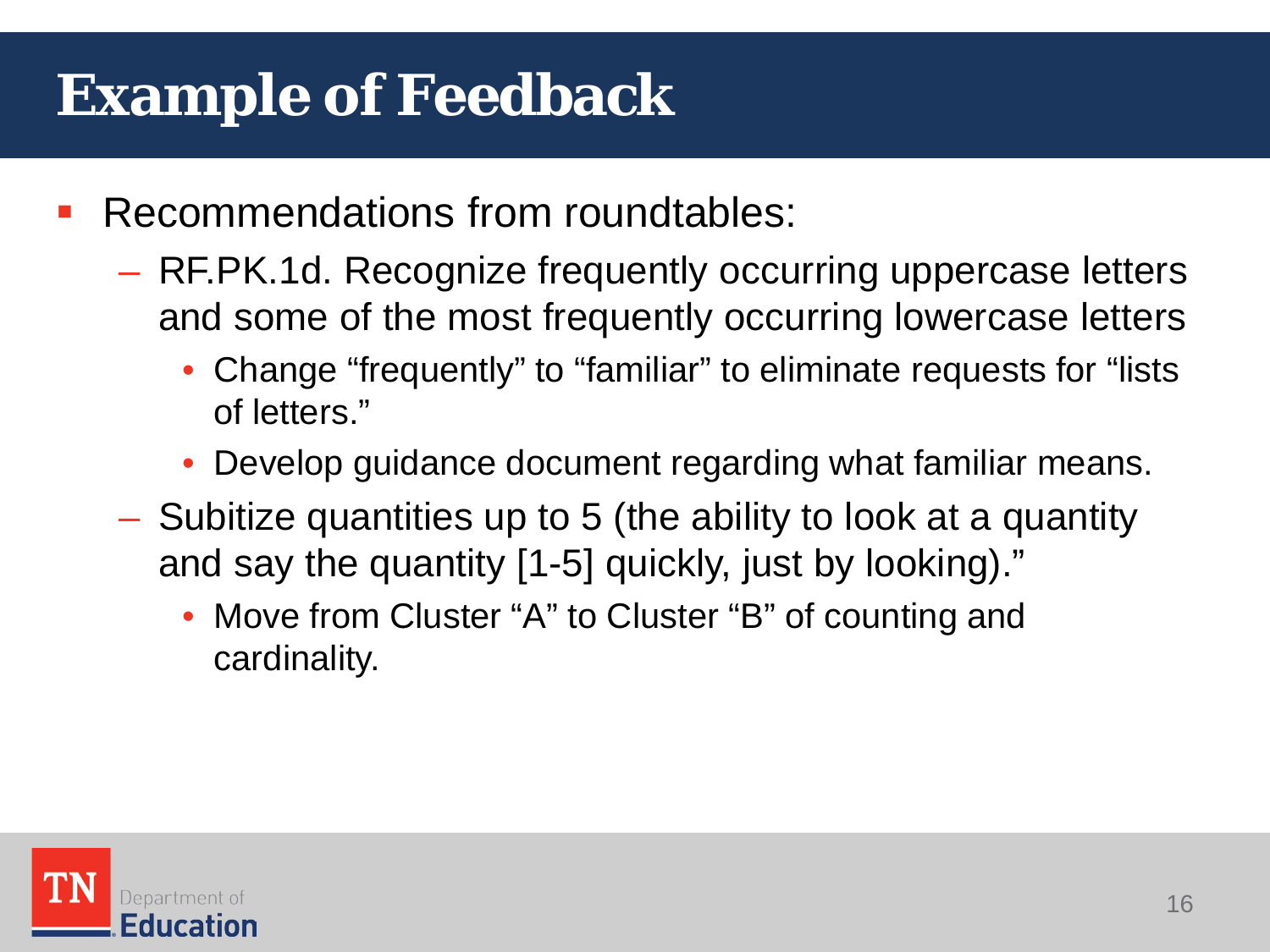# **Next Steps**

- Review any additional feedback
- Meet with a roundtable for key stakeholders
	- University partners
	- Department of Human Services private childcare facilities
	- Private school agencies
	- Head Start partners
	- Leaders of local agencies
- **Make adjustments accordingly**
- Final read for State Board in January